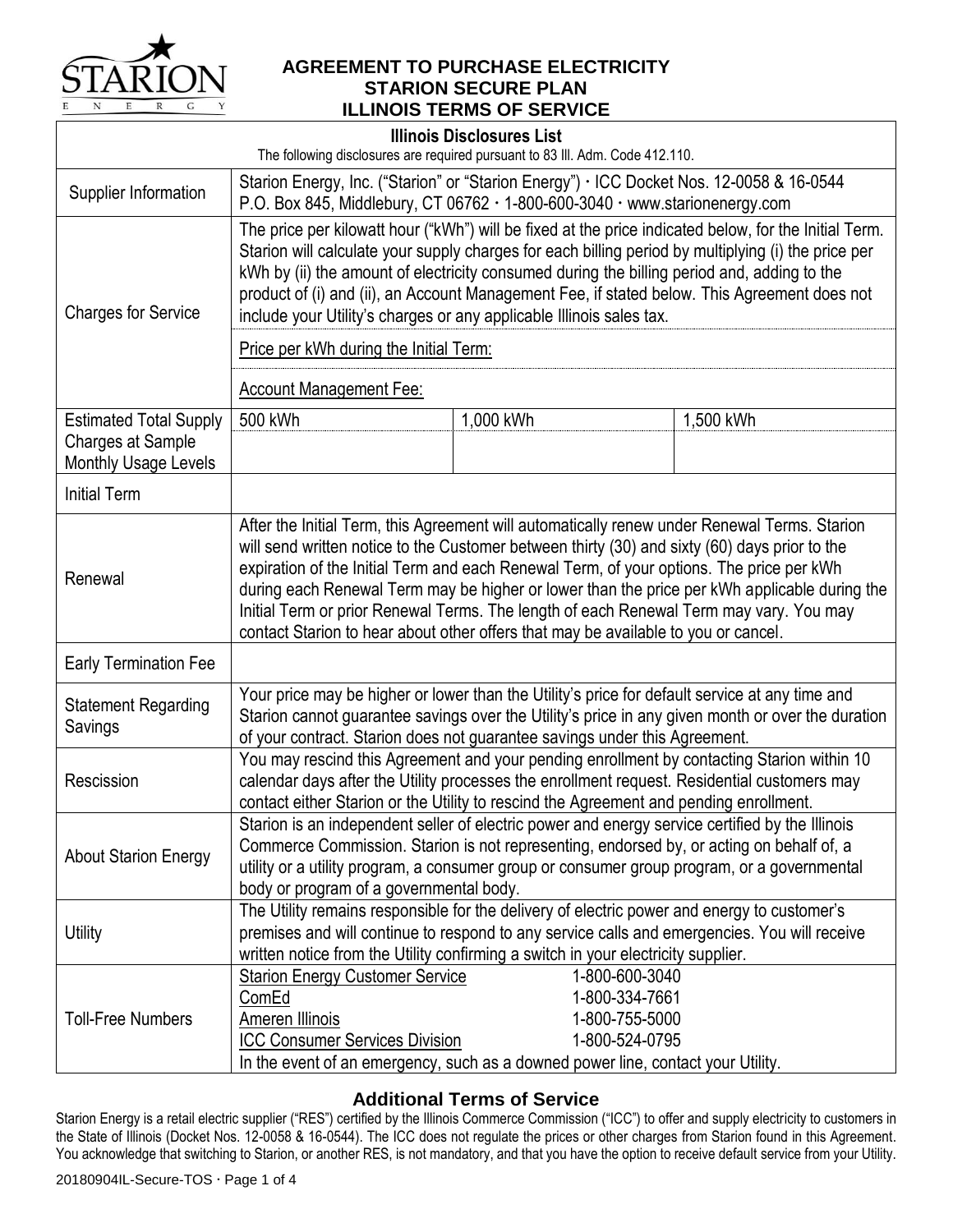- **1. Agreement to Purchase Electricity:** These Terms of Service, together with your Third-Party Verification ("TPV") or Customer Application, constitute the agreement between Starion and the customer ("you" or "Customer") by which Starion agrees to sell and supply electricity to Customer, and Customer agrees to purchase and receive electricity from Starion, pursuant to the terms set forth herein (the "Agreement"). Customer warrants that he/she is the account holder and/or fully authorized to enter into this Agreement. This Agreement is contingent upon Customer providing complete and accurate information to Starion and subject to final acceptance by Starion.
- **2. Nature of Services:** This Agreement authorizes Starion to change your electricity supplier. Starion will supply electricity to the Customer for the electricity account(s) authorized by the Customer. The electricity supplied by Starion will be delivered to the Customer by the Utility. The amount of electricity supplied under this Agreement is subject to change based on usage data provided to Starion by the Utility.
- **3. Term**: Your Initial Term will begin on the earliest date as determined by the Customer's current account status and meter cycle. The Initial Term for a new customer will begin on the meter-read date following acceptance of the enrollment as determined by the Utility, and may take 1-2 billing cycles.
- **4. Billing and Payment**: You will receive a consolidated bill from the Utility for each billing period containing both the electric supply services provided by Starion and the distribution, transmission and other services provided by your Utility. Your Utility will set your payment due date and payment address. You will continue to make payment for all of these services to the Utility in accordance with the payment terms stated in the Utility's tariffs. Starion's charges are due when the Utility's charges are due. You will be responsible for any late payment fees charged by your Utility. *Starion*  does not offer budget billing directly for its services provided under this Agreement. In the event your Utility charges Starion for services related to your account, Starion reserves the right to bill you for these charges. Customer agrees to timely review its invoices and agrees that subject to applicable tariff and law, unless notice is given to Starion within ninety (90) days of the invoice date, all invoiced amounts will be deemed by you to be correct and Customer shall waive any right to dispute amounts set forth and rate charged on such invoice.
- **5. Account Management Fee**: An Account Management Fee ("AMF") may be applied to each billing cycle, as stated on Page 1. The AMF is charged for customer database management, utility data reconciliation, energy procurement and other operating costs as determined in Starion's discretion.
- **6. Cancellation of Existing Service:** If you presently purchase your electric supply service from another RES, you are responsible for cancelling that service pursuant to the terms of your agreement with your existing RES, and for any cancellation fees that may apply.
- **7. Notices:** Notices sent by Starion to Customer will be sent in the method chosen by the Customer, whenever possible. Otherwise, notices will revert to the default of U.S. Mail. If Customer selects to receive electronic communications from Starion, it is the Customer's responsibility to ensure that the email address provided is current and notify Starion of any changes. If you provide Starion with your email address, you consent to receive communications from Starion in electronic form.

### **8. Termination of Agreement:**

- a. Termination by Customer: Customer may terminate this Agreement at any time by contacting Starion. *If Customer terminates this Agreement and, as a result, effectively cancels service prior to the expiration of the Initial Term, an early termination fee may apply, as stated on Page 1.* An early termination fee will not apply if you terminate this Agreement because you relocate outside of the Utility's service territory. If you terminate this Agreement, you will be returned to the Utility's default service unless you choose another RES. The effective termination date will be determined as set forth in the Utility's tariff and applicable law. You will be obligated to pay for the electricity and related services provided pursuant to this Agreement prior to the date that such termination becomes effective. If you terminate this Agreement by enrolling with a different RES or returning to default service, Starion will not be liable for any switching time delays and you will be obligated to make payment for services under this Agreement until termination of service with Starion is effective.
- b. Termination by Starion: Starion reserves the right to terminate this Agreement for any reason upon fifteen (15) calendar days' notice to the Customer at the address provided. The effective termination date will be the next applicable meter-read date after the 15-day period has expired as set forth in the Utility's tariff and applicable Illinois law. You will be obligated to pay for the electricity and related services provided pursuant to this Agreement prior to the date that such termination becomes effective. If Starion terminates this Agreement early, you will be returned to your Utility's default service unless you choose another RES.
- **9. Customer Consent:** By entering into this Agreement, Customer consents to the use by Starion (including its subsidiaries and affiliates), or its authorized agents, of Regular Mail, predictive or autodialing equipment, email, facsimile, or other reasonable means to contact you to advise you about our services and products or other matters we believe may be of interest to you.
- **10. Privacy Policy Customer Information and Release Authorization:** By entering into this Agreement, you authorize Starion to obtain all information regarding your electricity account including, but not limited to, account contact information and address(es), account number(s), billing and payment information and history, credit information, historical and future electricity usage and peak electricity demand, meter reading data including smart meter data, and characteristics of electricity service. Starion will not release or sell your personal information to any other party without your consent unless required to do so by law or if necessary to defend or enforce the terms of this Agreement.
- **11. Representations Warranties:** Starion makes no representations or warranties other than those expressly set forth in this Agreement, and STARION EXPRESSLY DISCLAIMS ALL OTHER WARRANTIES, EXPRESS OR IMPLIED. Starion does not represent any guarantee of savings under this Agreement.
- **12. Limitation of Liability:** Starion's liability in connection with this Agreement, including without limitation any alleged liability for Early Termination by Starion as explained above, shall not exceed the amount of your largest monthly invoice for electric generation service during the twelve (12) months immediately preceding termination of this Agreement. In no event shall either party be liable to the other for any indirect, special, consequential (including lost profits or revenue), incidental, indirect or punitive damages for claims arising under this Agreement.
- 13. Binding Effect **· Agency · Assignment:** This Agreement shall extend to and be binding upon Starion's and Customer's respective successors and permitted assigns; provided, however, that Customer may not assign this Agreement without Starion's prior written consent, and any purported assignment without such consent shall be void. You appoint Starion as your agent to provide retail electric service, including electric transportation, transmission and related services appropriate to provide that service to you. Starion may assign its rights and obligations under this Agreement to an affiliate of Starion or to another RES licensed to do business in Illinois, in whole or in part, subject to compliance with applicable law.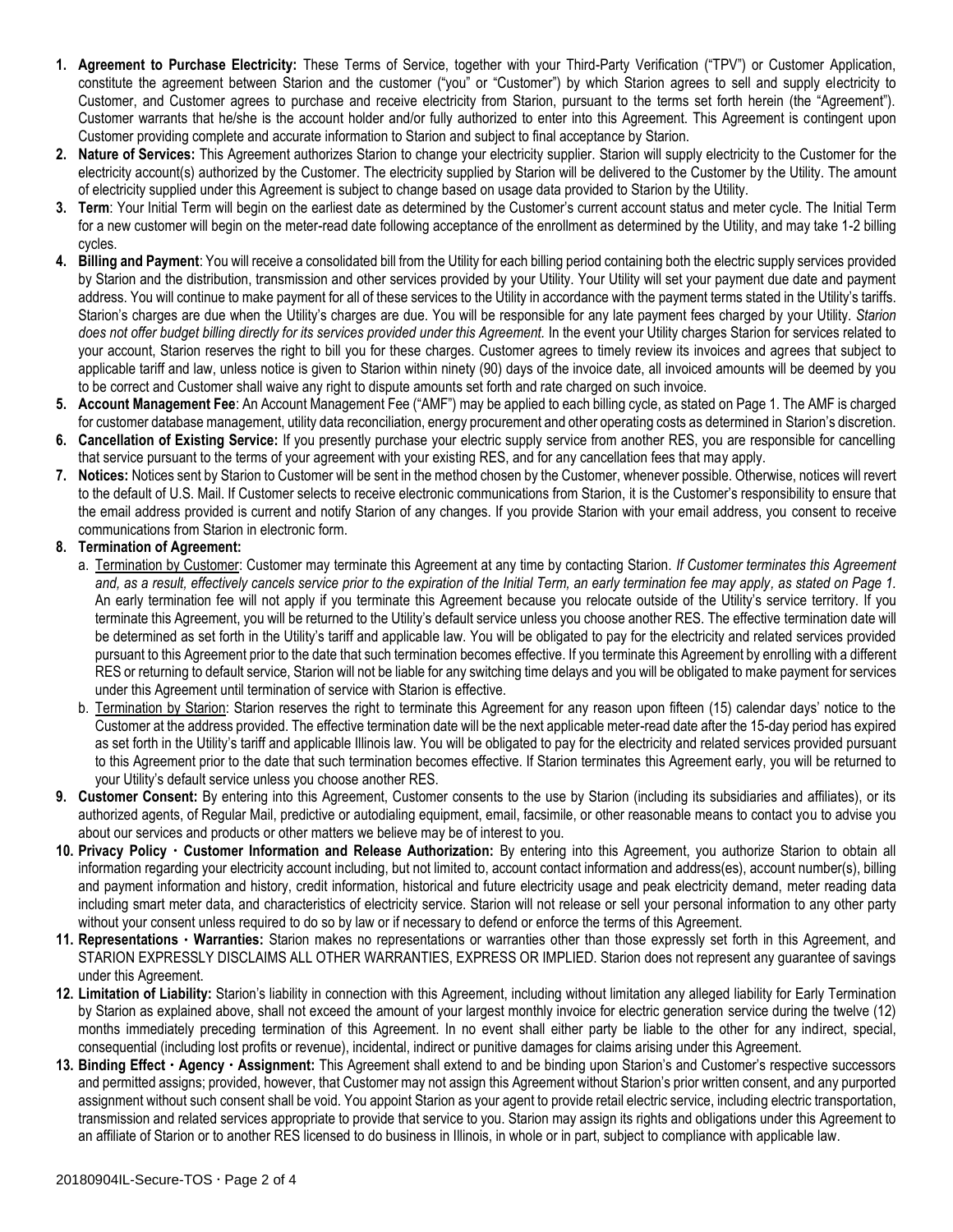**14. Force Majeure:** Performance of any obligation required by this Agreement shall be suspended if compliance is prevented by an Act of God, strike, fire, war, civil disturbance, embargo, explosion, breakage or accident to machinery or lines of pipe; repairing or altering machinery or lines of pipe; freezing of wells or lines of pipe; by federal, state or local law, rule, order or regulation or by any other cause reasonably beyond the control of a party. Any party claiming such interference with the performance of its obligations hereunder shall provide notice to the other party, specifying the cause of interference.

### **15. Customer Service:**

- a. In the event of a dispute or disagreement involving Starion's services, you and Starion agree to use our best efforts to resolve the dispute. Most concerns can be resolved by calling our Customer Service Department at 1-800-600-3040. You may also email [info@starionenergy.com](mailto:info@starionenergy.com) or write to Starion Energy, P.O. Box 845, Middlebury, CT 06762. Starion's Customer Service is available Monday through Friday from 9:00 a.m. to 5:00 p.m. Eastern Time.
- b. If your complaint is not resolved after you have contacted Starion and/or your Utility, you may contact the ICC for assistance. The ICC can be reached at 1-800-524-0795 and their website address is www.icc.illinois.gov. The Illinois Attorney General's office can be reached at 1-800- 386-5438 and their website is www.illinoisattorneygeneral.gov.

#### **16. Claims Resolution:**

- a. In the event Starion is unable to resolve a complaint to your satisfaction, this section explains how claims can be resolved through arbitration or litigation. It includes an arbitration provision. You may reject the arbitration provision by sending us written notice within 45 days after your first energy bill with Starion as your supplier. See Your Right to Reject Arbitration below.
- b. For this section, you and Starion ("us" or "we") include any corporate parents, subsidiaries, affiliates or related persons or entities. Claim means any current or future claim, dispute or controversy relating to your account(s), this Agreement, or any agreement or relationship you have or had with us, except for the validity, enforceability or scope of the arbitration provision. Claim includes but is not limited to: (1) initial claims, counterclaims, cross-claims and third-party claims; (2) claims based upon contract, tort, fraud, statute, regulation, common law and equity; (3) claims by or against any third party using or providing any product, service or benefit in connection with any account; and (4) claims that arise from or relate to (a) any account created under any agreement with us or any rates charged on any such account, (b) advertisements, promotions or statements related to any rate plans, goods or services under any agreement with us, (c) benefits and services related to Customer's account with us (including rewards programs) and (d) your application for any account. You may not sell, assign or transfer a claim.
- c. Sending a Claim Notice: Before beginning arbitration or a lawsuit, you and we agree to send a written notice (a Claim Notice) to each party against whom a claim is asserted, in order to provide an opportunity to resolve the claim informally. Go to www.starionenergy.com and select your state of residence for a sample form of Claim Notice. The Claim Notice must describe the claim and state the specific relief demanded. Notice to you will be sent to your billing address. Notice to us must include your name, address and account number and be sent to Starion Energy, Attn: Compliance Dept., P.O. Box 845, Middlebury, CT 06762. If the claim proceeds to arbitration, the amount of any relief demanded in a Claim Notice will not be disclosed to the arbitrator until after the arbitrator rules.
- d. Arbitration: You or we may elect to resolve any claim by individual arbitration. Claims are decided by a neutral arbitrator. If arbitration is chosen by any party, neither you nor we will have the right to litigate that claim in court or have a jury trial on that claim. Further, you and we will not have the right to participate in a representative capacity or as a member of any class pertaining to any claim subject to arbitration. Arbitration procedures are generally simpler than the rules that apply in court, and discovery is more limited. The arbitrator's decisions are as enforceable as any court order and are subject to very limited review by a court. Except as set forth below, the arbitrator's decision will be final and binding. Other rights you or we would have in court may also not be available in arbitration. The scope of this arbitration provision will include all claims pertaining to this Agreement, including all claims that arose before this or any prior Agreement (including, but not limited to, claims related to advertising).
	- i. Initiating Arbitration: Before beginning arbitration, you or we must first send a Claim Notice. Claims will be referred to either JAMS or AAA, as selected by the party electing arbitration. Claims will be resolved pursuant to this Arbitration provision and the selected organization's rules in effect when the claim is filed, except where those rules conflict with this Agreement. If we choose the organization, you may select the other within 30 days after receiving notice of our selection. Contact JAMS or AAA to begin an arbitration or for other information. Claims also may be referred to another arbitration organization if you and we agree in writing or to an arbitrator appointed pursuant to section 5 of the Federal Arbitration Act, 9 U.S.C. sec. 1-16 ("FAA"). We will not elect arbitration for any claim you file in small claims court, so long as the claim is individual and pending only in that court. You or we may otherwise elect to arbitrate any claim at any time unless it has been filed in court and trial has begun or final judgment has been entered. Either you or we may delay enforcing or not exercise rights under this Arbitration provision, including the right to arbitrate a claim, without waiving the right to exercise or enforce those rights.
	- ii. Limitations on Arbitration: If either party elects to resolve a claim by arbitration, that claim will be arbitrated on an individual basis. There will be no right or authority for any claims to be arbitrated on a class action basis or on bases involving claims brought in a purported representative capacity on behalf of the general public, other Starion customers or other persons similarly situated. The arbitrator's authority is limited to claims between you and us alone. Claims may not be joined or consolidated unless you and we agree in writing. An arbitration award and any judgment confirming it will apply only to the specific case and cannot be used in any other case except to enforce the award. Notwithstanding any other provision and without waiving the right to appeal such decision, if any portion of these Limitations on Arbitration is deemed invalid or unenforceable, then the entire Arbitration provision (other than this sentence) will not apply.
	- iii. Arbitration Procedures: This Arbitration provision is governed by the FAA. The arbitrator will apply applicable substantive law, statutes of limitations and privileges. The arbitrator will not apply any federal or state rules of civil procedure or evidence in matters relating to evidence or discovery. Subject to the Limitations on Arbitration, the arbitrator may otherwise award any relief available in court. The arbitration will be confidential, but you may notify any government authority of your claim. If your claim is for \$5,000 or less, you may choose whether the arbitration will be conducted solely on the basis of documents, through a telephonic hearing, or by an in-person hearing. At any party's request, the arbitrator will provide a brief written explanation of the award. The arbitrator's award will be final and binding, except for any right of appeal provided by the FAA; however, any party will have 30 days to appeal the award by notifying the arbitration organization and all